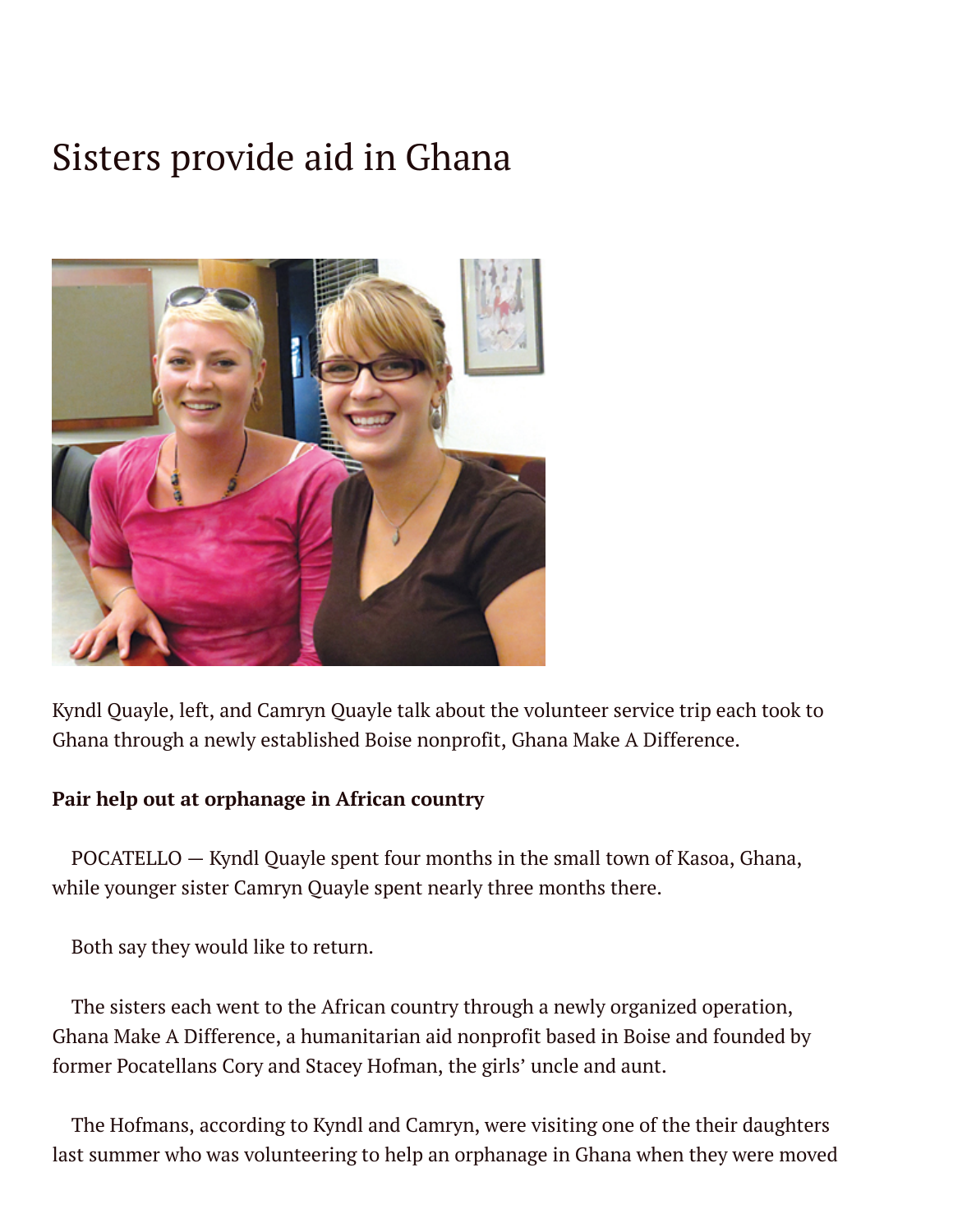by what they saw. In looking at other orphanages in the area, they found one that had just lost its financial support a week earlier.

They decided to take up the cause. Kyndl and Camryn became the organization's first and third volunteers to spend time in the African country helping at the orphanage.

What they described is a Ghana couple, Patrick Nwodobeh and his wife, who are attempting to care for, feed and house 36 children in a three-bedroom home. They also have a secondary home offsite where volunteers stay while in Ghana.

When Ghana Make a Difference, or GMAD as its called, started up, the Nwodobeh's orphanage, the West African Children Foundation, didn't even have running water. One of the first things GMAD did was raise the money to connect the orphanage to the Kasoa water system.

Last October, Kyndl got on a plane and headed for Ghana where she stayed until February. She had about two weeks there with Camryn, who arrived in January, before she headed back home. Camryn was in Kasoa until early April.

The sisters' time there was filled with work, but there was ample time to play at the orphanage and on their own.

"Everyday at 6 a.m., you would go and help bathe the younger kids, five years and younger, and help get them ready for school," Camryn said.

After that was a bit of off time. Each said they would head back to where they were staying and have some breakfast before heading back to the orphanage at about 10 a.m. to help with lunch.

"We help the cook make lunch and then serve the kids," Kyndl said. "They are cooking outside, using charcoal, and when it's done, you sit on stools and serve the kids."

Then there's another break and it's back to the orphanage at about 4 p.m. to 5 p.m., when they get the most substantial time with the kids. During this time, they will play with the kids, work on projects, crafts, and helping to make and serve dinner.

Throughout their time there, the sisters said they also worked on some projects to help make day-to-day life a little easier. Camryn said one of the projects she worked on was to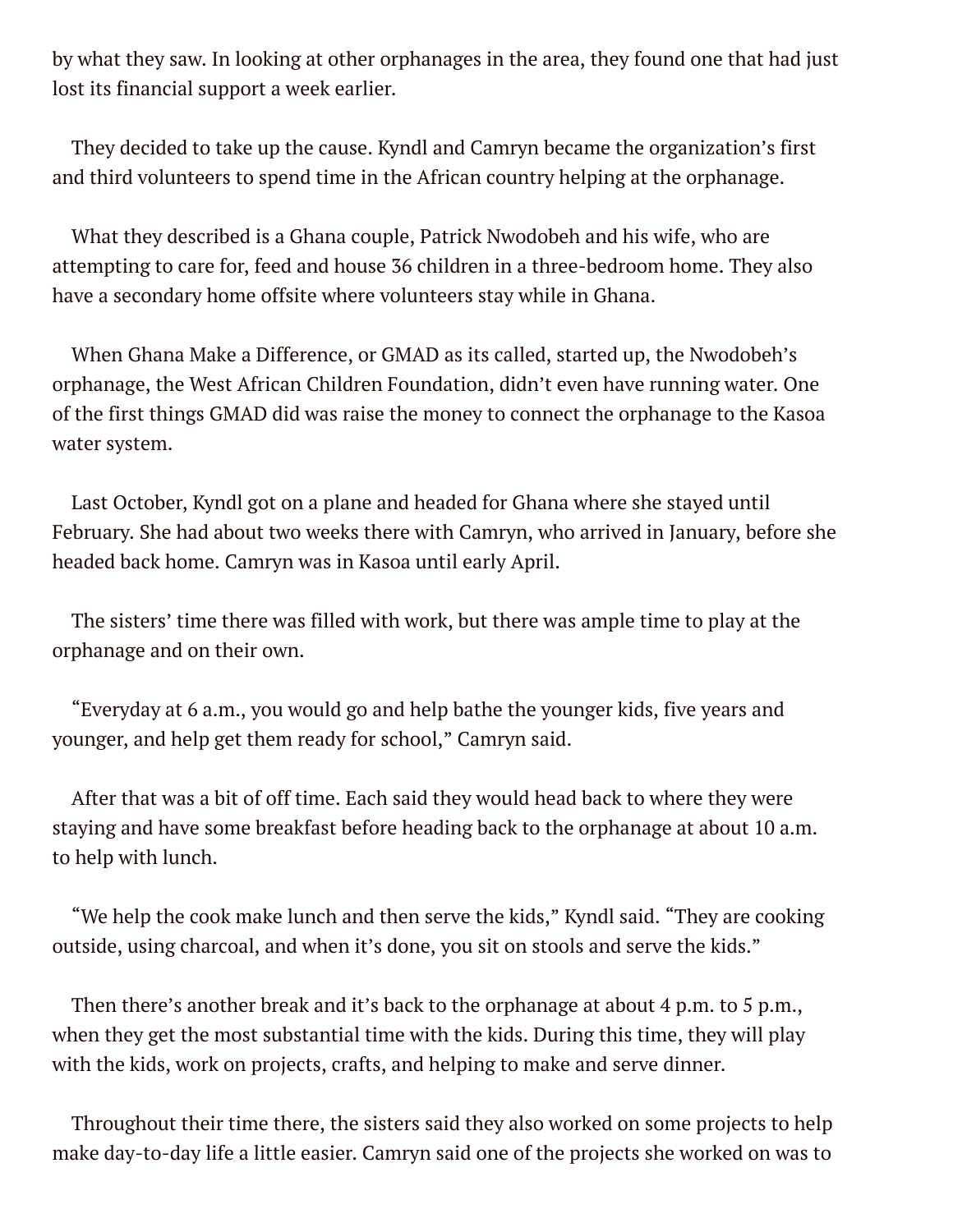make shelves with small compartments to give each child a place to put their stuff, their clothing, their toothbrush.

One of the first things Kyndl said she just had to do when she arrived was to go out and purchase new cooking bowls for the orphanage.

"They would stand in these big bowls and you would wash them with a bucket," she said of bathing the children. "Then they would cook in the same big bowls without even washing them."

They now use the bowls Kyndl bought for cooking while using the old ones for bathing and cleaning.

Another project Camryn said she helped to complete was the washing of all the clothing at the orphanage. She said there was a substantial amount of clothing that was dirty, just not being used, and piled up. She said washing the clothing — entirely by hand, of course — helped them to determine which garments were still able to be used and what needed to be discarded.

Their off time allowed for plenty of exploration of Kasoa, which the sisters said is located near Ghana's capital city of Accra. Their exploration included ample sampling of the local cuisine, which both said they enjoyed.

"You can get it anywhere," Kyndl said of the food offerings in Kasoa. "You stop at an intersection and they swarm your car."

"The women sell it right off of their hats," Camryn added.

One of Kyndl's favorites, she said, was an item called banku, which is made from fermented corn and cassava root. The two are combined and worked into a dough about the consistency of Play-Doh, she said. Camryn, however, said she didn't enjoy the dish as much as her sister.

Each wants to go back one day and help again, but they also hope others will go there as well. The opportunities are there and the cost is very little once you get to Ghana.

"The plane ticket over there is the most expensive part of it," Kyndl said. "It's about \$1,500."